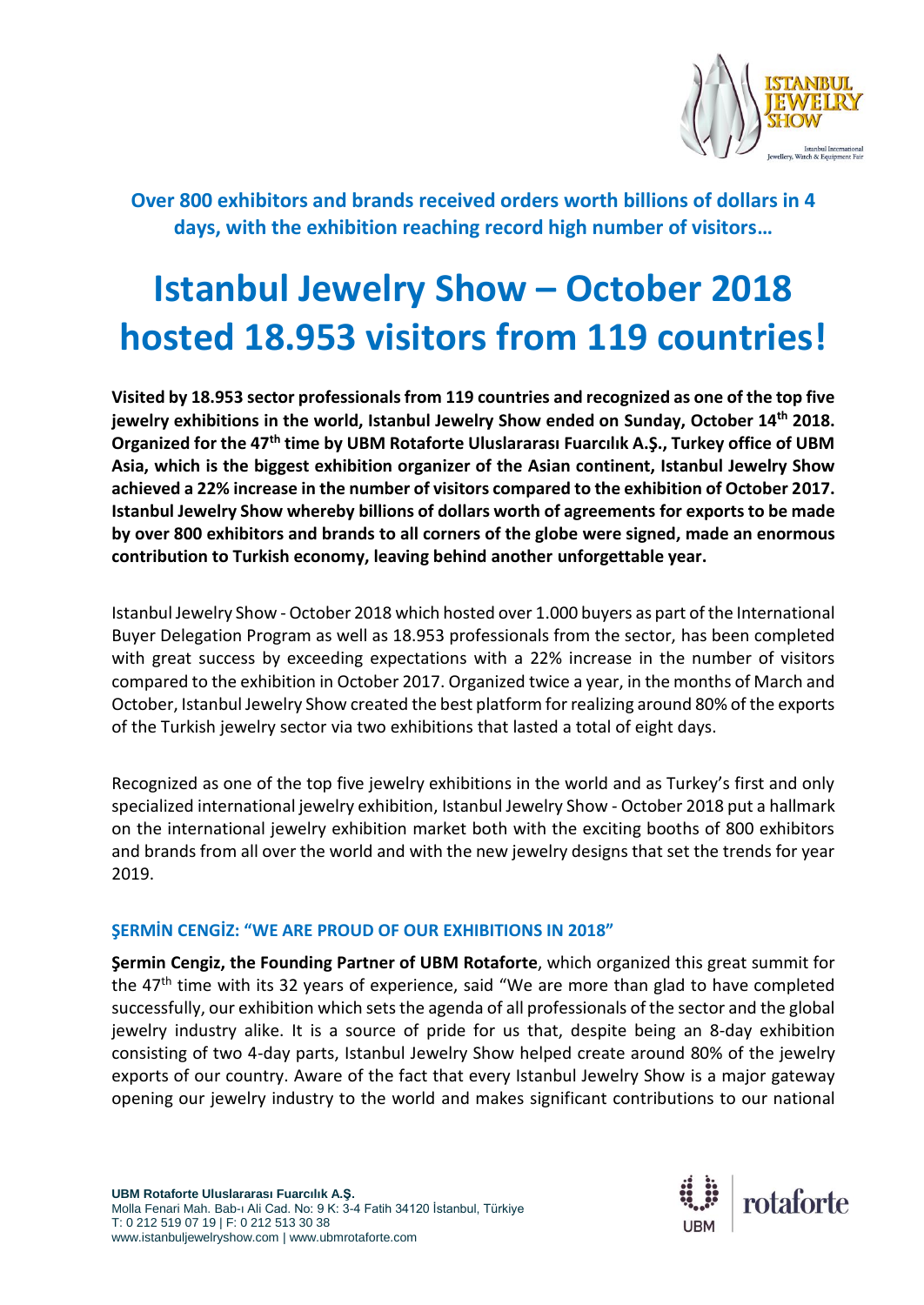

economy, we've already started working hard to make even greater achievements with our exhibitions in 2019."

#### **BREAKING NEW RECORDS ONCE AGAIN**

Istanbul Jewelry Show - October 2018 Exhibition which broke many new records in numerous aspects of the event, ranging from number of exhibitors to number of visitors, and from ratio of foreign visitors to ratio of local visitors, at the first event of year 2018 which was realized between 22 - 25 March 2018, once again drew the attention of the global jewelry industry to the exhibition and to our country.

Compared to October 2017 exhibition, Istanbul Jewelry Show - October 2018, demonstrated a 39% increase in the number of foreign visitors and 10% increase in the number of local visitors. 49% of the visitors were from abroad while the remaining 51% were from Turkey.

Over 800 jewelry companies and brands representing a wide range of product groups and sectors including gold, jewelry, diamonds, colored stones, precious and semi-precious stones, pearls, silver, silver accessories and silver household items, gold mounters, refinery, watches, molds, shop window decorations, machinery and equipment side industry, safes, software, and logistics and lighting product groups.

#### **THE MOST FRUITFUL SETTING FOR MAKING NEW BUSINESS CONTACTS**

International Buyer Delegation Program, which is organized with the purpose of finding new export markets and preserving the market share of the sector, in cooperation by Istanbul Minerals and Metals Exporters Association (IMMIB), Jewelry Exporters' Association of Turkey (JTR) and UBM Rotaforte, and under the coordination of the Ministry of Customs and Trade of Turkish Republic, once again fulfilled its purpose as a classical feature of the exhibition. Business meetings held throughout the exhibition with over 1.000 professional buyers from Europe, Middle East, America, North Africa and Far East, helped realize a large portion of Turkey's jewelry exports.

#### **SHOWCASING 2019 JEWELRY TRENDS AND NEW DESIGNS!**

Turkish Jewelry Industry, which recently managed to get rid of its label as the jewelry contract manufacturer in the world, and increased its reputation with unique jewelry designs, debuted trendy designs from the 2019 Spring/Summer jewelry collections for the taste of global jewelry buyers.

Organized every year in cooperation by UBM Rotaforte and Jewelry Exporters' Association (JTR), the Designer Market brought together at the October 2018 exhibition, the master and young jewelry designers on the same platform. In the Designer Market section specially created inside

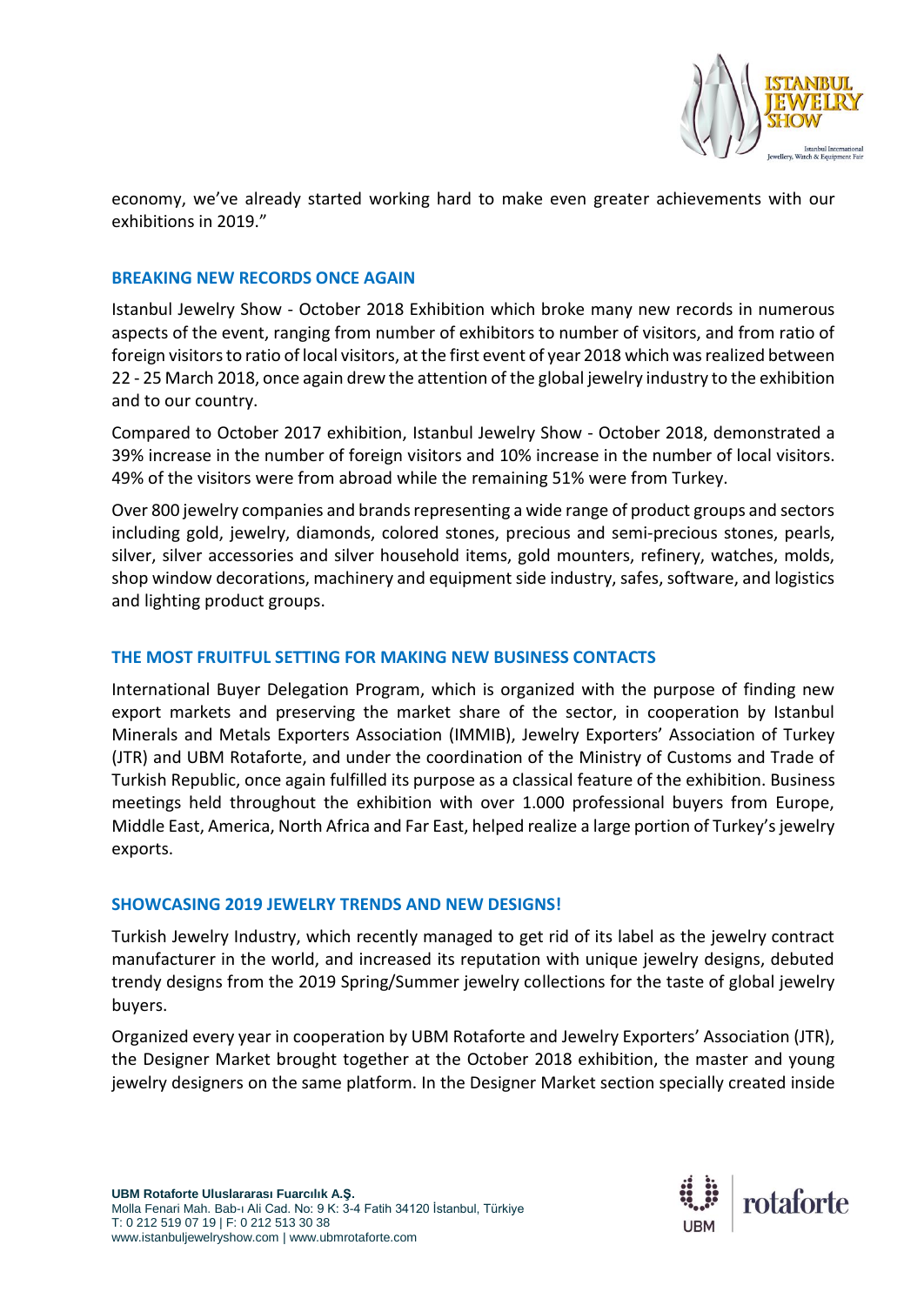

the venue, jewelry designers were the center of attention as they showcased their popular designs and jewelry products.

#### **COUNTRIES THAT SENT THE HIGHEST NUMBER OF VISITORS TO ISTANBUL JEWELRY SHOW OCTOBER 2018:**

|                | Turkey                      | 9.756  |
|----------------|-----------------------------|--------|
| 1              | Saudi Arabia                | 642    |
| $\overline{2}$ | Iran                        | 634    |
| 3              | Algeria                     | 614    |
| 4              | Iraq                        | 572    |
| 5              | Lebanon                     | 509    |
| 6              | <b>United Arab Emirates</b> | 443    |
| 7              | <b>Russian Federation</b>   | 402    |
| 8              | Jordan                      | 391    |
| 9              | India                       | 384    |
| 10             | Israel                      | 319    |
| 11             | Azerbaijan                  | 287    |
| 12             | Ukraine                     | 257    |
| 13             | Egypt                       | 240    |
| 14             | <b>Tunisia</b>              | 196    |
| 15             | Greece                      | 174    |
| 16             | <b>Bulgaria</b>             | 147    |
| 17             | Palestine                   | 147    |
| 18             | Germany                     | 141    |
| 19             | Italy                       | 131    |
| 20             | Macedonia                   | 127    |
|                | Other                       | 2.440  |
|                | <b>Total</b>                | 18.953 |

## **[www.istanbuljewelryshow.com](http://www.istanbuljewelryshow.com/)**

### **Istanbul Jewelry Show – March 2019, the first jewelry exhibition of year 2019 will be organized between 21 - 24 March 2019.**